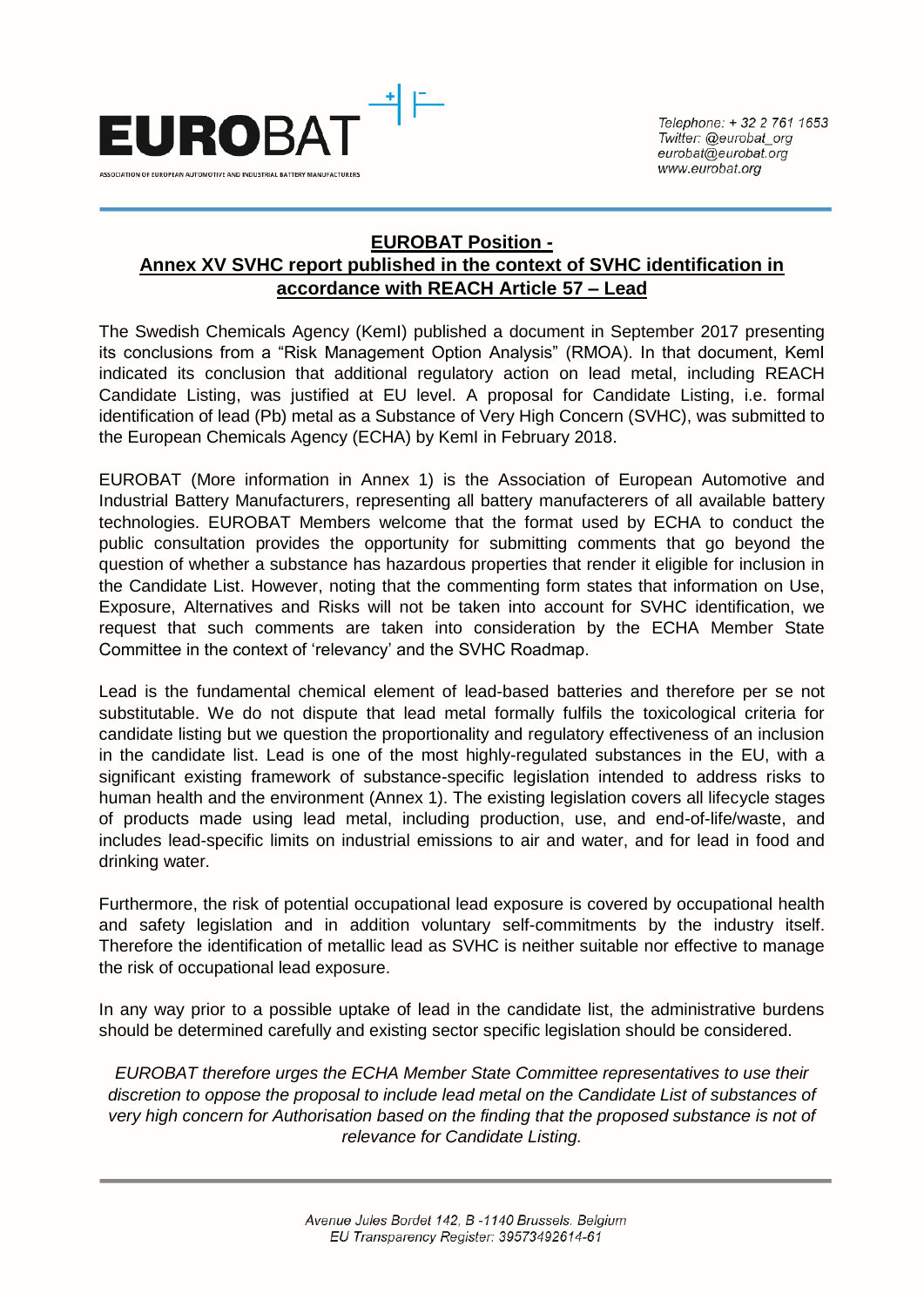

## **Risk Management Option Analysis (RMOA) on lead metal**

EUROBAT highly appreciates that the Swedish authority applied the voluntary step of a Risk Management Option Analysis (RMOA) for its conclusion regarding further regulatory steps for metallic lead.

This RMOA was published in the Public Activities Coordination Tool in September 2017 but there was no EU-wide opportunity for participation in the RMOA for stakeholders. This RMOA is very short and does neither include technical or scientific details nor a comprehensive presentation of existing regulations of lead, efforts for the substitution of lead or existing declaration schemes. Therefore, we would like to add the following details to the RMOA of Sweden to support ECHA and national authorities to come to a comprehensive conclusion regarding further measures with respect to lead metal in batteries.

## **Use of Lead in Batteries**

The use of lead metal in the production of lead-based batteries is, by far, the predominant use of lead in the EU, and worldwide. In the EU alone, 84% of the total volume of lead metal is used to produce lead-based batteries, the figure having grown from 64% in 2000. According to figures compiled by the International Lead and Zinc Study Group, automotive and industrial lead-based battery applications accounted for 1,274,000 tonnes of lead metal used in 2015 in the EU. Automotive batteries account for more than half – 53% – of the total EU use volume, and industrial batteries for 31%.

Lead-based batteries are part of the solution to energy storage needs in a wide number of applications, from facilitating environmentally friendly transport to enabling security of (renewable) power supply and storage. Indeed the lead-based technology is the most widely used electrochemical system, used in numerous applications from back-up for uninterruptible power supplies and grid energy storage, to traction in battery electric vehicles and for starting, lighting and ignition (SLI) in conventional combustion engine vehicles. Through these various applications, batteries play a key role in nearly all sectors of industry, the economy and the environment. Indeed, batteries can help the European Union to be more sustainable, competitive and generate growth and jobs.

Lead-based batteries are critical to the day-to-day economic and social wellbeing of Europe. They are an essential, reliable and safe enabler of the EU economy, supporting critical infrastructure including power back-up for emergency services, computer networks and telecommunications. The lead-based battery is a vital component in each of over 250 million cars on Europe's roads, including hybrid and electric vehicles. They are sealed units with no potential for lead exposure to users or the environment throughout their use. **There are no substitutes for the use of lead metal in lead-based batteries, and there are no alternatives for lead-based batteries in the majority of applications.**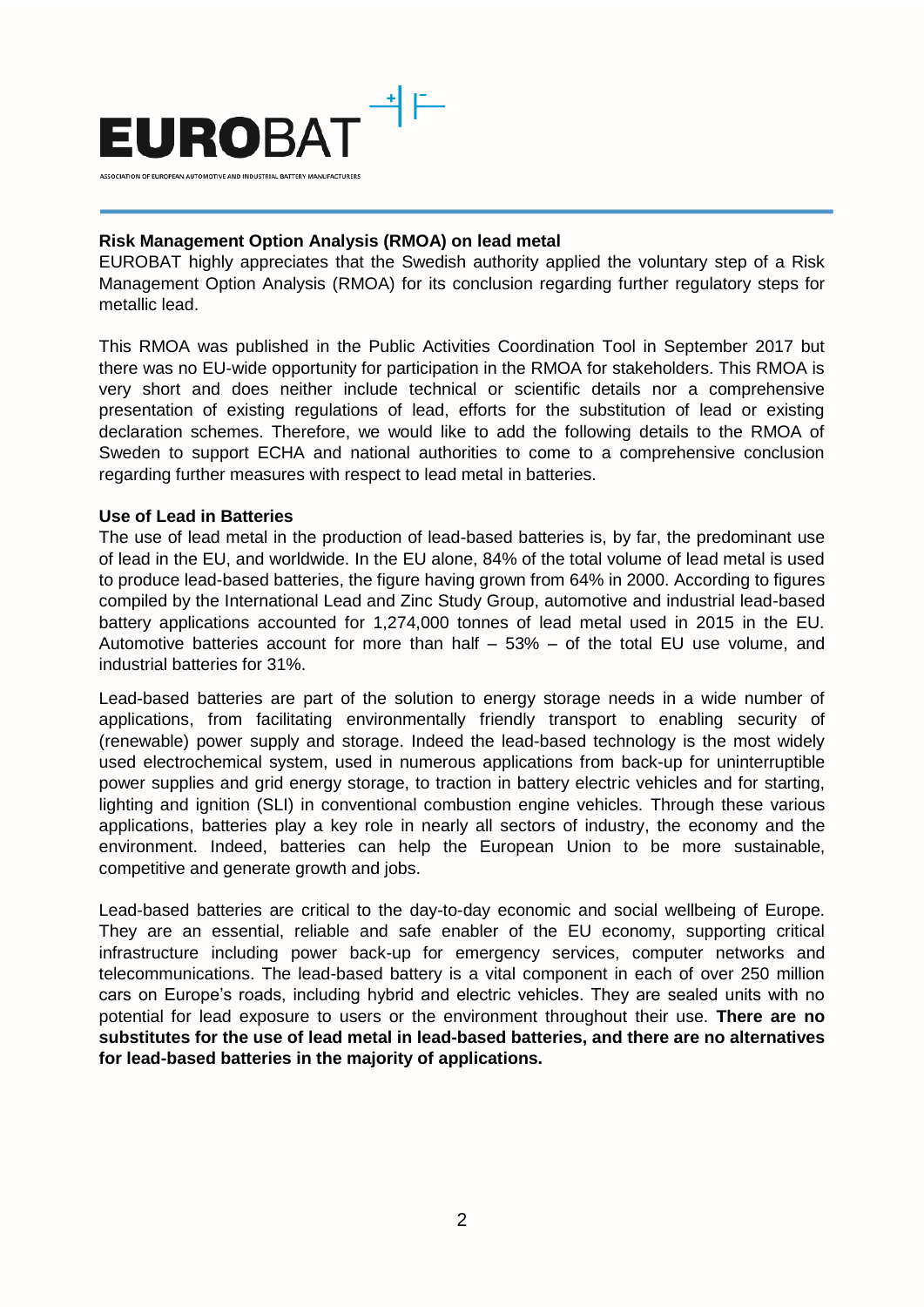

Lead-based battery producers are situated in 14 EU Member States in which EUROBAT members operate in 31 lead-based battery plants, in an industry employing approximately 20,000 workers; the sector has an annual turnover of €5 billion and has spent more than €845 million on R&D over the last five years. In addition, a highly effective collection and recycling network exists to ensure that lead batteries are handled in a closed loop. Lead-based battery recyclers are present in 15 Member States and recycle over 1,000,000 tonnes of used batteries per year.

## **Lead use in batteries is already highly regulated in the EU**

Lead-based batteries are already highly regulated at EU level through a framework of substance-specific product and waste legislation – including the Batteries and ELV Directives – designed to address risk throughout the product lifecycle and end-of-life stage.

Lead is one of the most highly-regulated substances in the EU, with a significant existing framework of substance-specific legislation intended to address risks to human health and the environment (Annex 1). The existing legislation covers all lifecycle stages of products made using lead metal, including production, use, and end-of-life/waste, and includes lead-specific limits on industrial emissions to air and water, and for lead in food and drinking water. 99% of used lead-based batteries are collected at end-of-life and recycled, the recovered metal being used to produce new batteries: today, more than 85% of a new lead-based battery is made from recycled materials. No other battery technology meets these sustainability credentials. The use of the REACH Authorisation process to further regulate lead metal would therefore be disproportionate to the additional benefit obtained.

In the workplace, lead and inorganic lead compounds are the only substances in the Chemical Agents Directive (98/24/EC) to have EU-wide binding occupational exposure and biological limit values, supplemented by a mandatory requirement for employers to undertake health surveillance. In addition, the Pregnant Workers Directive (92/85/EEC) protects the health and safety of women in the workplace when pregnant or having recently given birth, and women who are breastfeeding. The Directive includes specific provisions intended to ensure that expectant mothers and those breastfeeding are not exposed to lead.

Despite the absence of a recent scientific review of existing EU binding limit values, the battery and lead manufacturing industry already goes beyond workplace legislation on lead, by establishing proactively, and progressively reducing, voluntary employee blood lead targets, and requiring continuous improvement – its exposure management performance now far exceeds the current EU binding limit values mandated in the Chemical Agents Directive.

We agree with other stakeholders that the EU-wide binding occupational exposure limits established by DG Employment have not kept pace with Industry exposure management practices and the developing scientific knowledge about health effects and agree with Advisory Committee on Health & Safety at Work recommendation made in 2013 that an urgent scientific review by SCOEL was necessary as a precursor to lowering the binding limit values.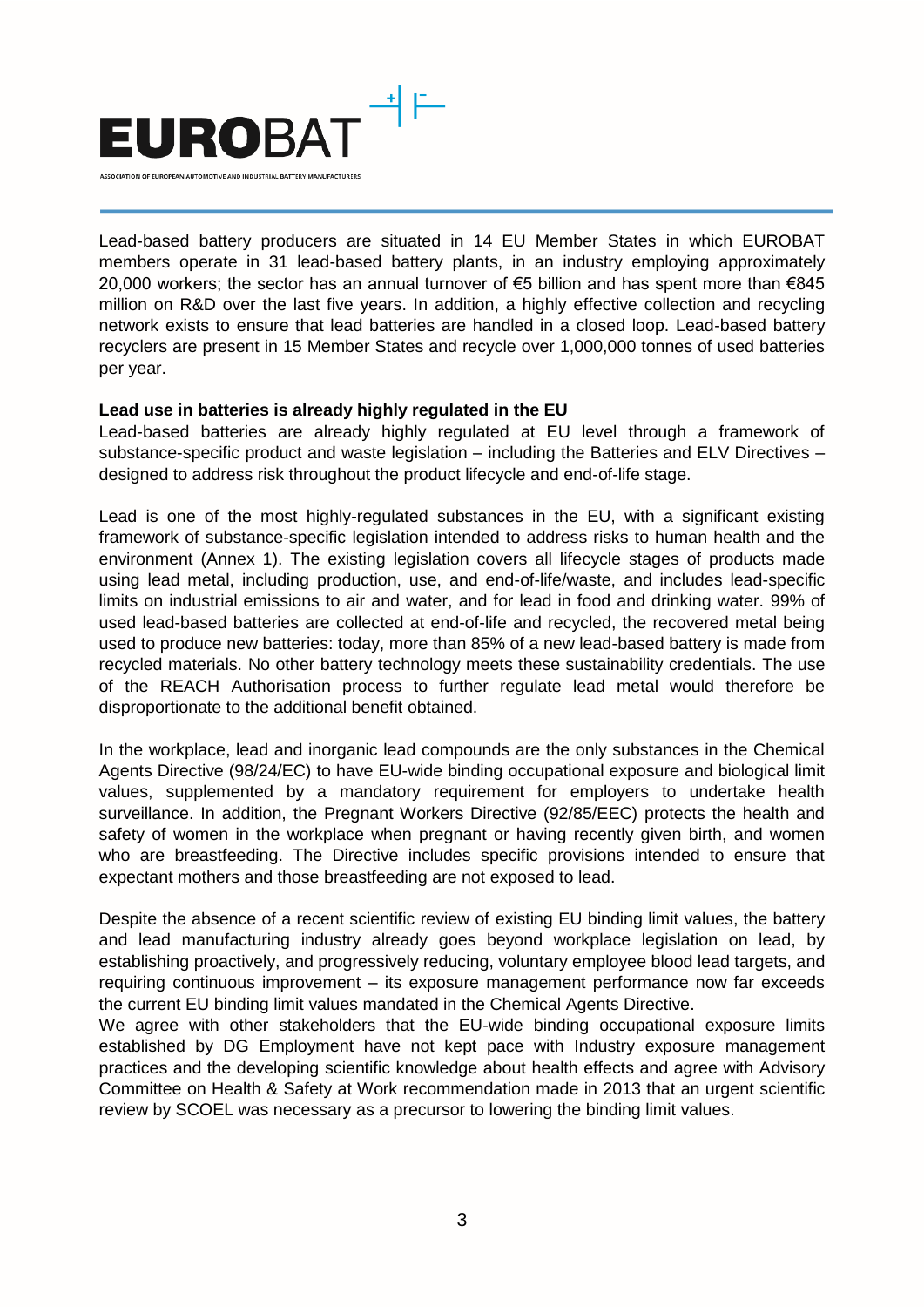

EUROBAT would emphasise that the failing to review the EU binding limit values should be remedied through an update to the existing limit in the Chemical Agents Directive, and not through the introduction of additional burdensome legislative requirements. Industry remains supportive of a review by an appropriate scientific committee as first step to the revision of EU limit values as a priority.

The Batteries Directive regulates waste batteries. Indeed, under the directive, there are existing requirements in terms of labelling, collection and recovering targets for lead containing batteries and accumulators. All collected batteries have to fulfill a given recycling efficiency. The production of lead-based batteries, which accounts for more than 85% of EU lead use, is managed in a closed-loop recycling process with 99% of batteries being fully recycled.

EU Directive 2000/53/EC on end-life-vehicles restricts the use of several heavy metals, including lead, in vehicles. There are a few exemptions to this restriction where substitution is not possible due to technical reasons. These exemptions are subject to regular reviews according to technical and scientific progress. Recently, lead-based batteries in automotive applications have been granted an extended exemption because of the lack of alternatives for the use of lead in automotive batteries.

\*\*\*\*

## **About EUROBAT**

EUROBAT is the association for the European manufacturers automotive, industrial and energy storage batteries. EUROBAT has 52 members from across the continent comprising more than 90% of the battery industry in Europe. The members and staff work with all stakeholders, such as battery users, governmental organisations and media, to develop new battery solutions in areas of hybrid and electro-mobility as well as grid flexibility, renewable energy storage and demand response services.

More information on our website [www.eurobat.org.](http://www.eurobat.org/)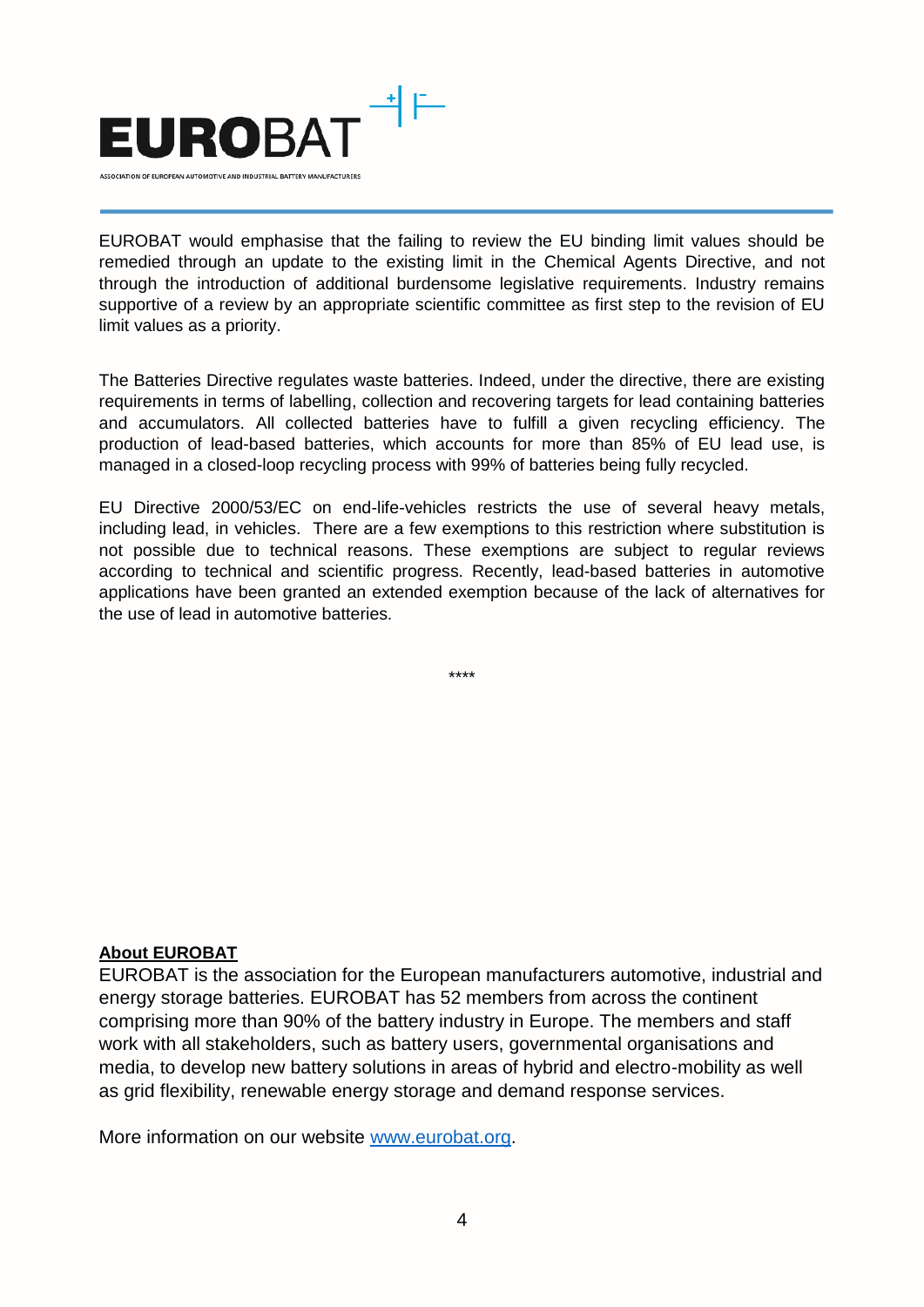

## **Annex 1 – EUROBAT Infographic**

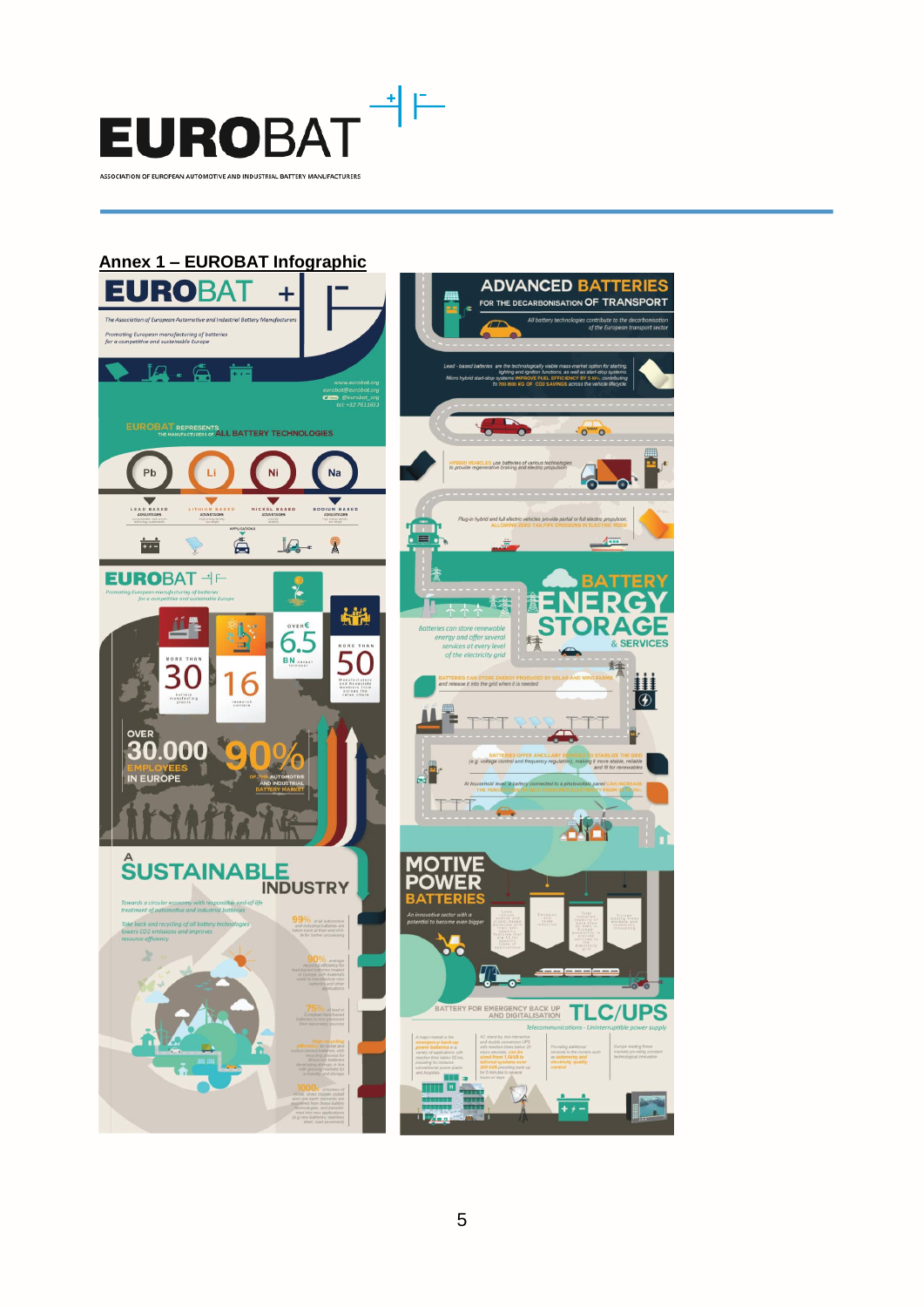

## **Annex 2 – overview of legislation**

| <b>Manufacturing Environment</b> | Industrial Emissions Directive BREF (Pb AEL)                   |
|----------------------------------|----------------------------------------------------------------|
|                                  | Air Quality Directive (0.5µg/m <sup>3</sup> ambient air limit) |
|                                  | Water Framework Directive (Pb EQS)                             |
|                                  | Drinking Water Directive (10µg/LPb)                            |
|                                  | Food Contaminants Regulation (establishes max level of Pb in   |
|                                  | food                                                           |
| <b>Manufacturing Workplace</b>   | Chemical Agents Directive with specific rules for workers and  |
|                                  | pregnant women in relevant other Directives                    |
|                                  | Binding European OEL of 0.15mg/m3                              |
|                                  | Binding European biological exposure limit of 70µg/dl blood    |
|                                  | REACH DNEL of 40µg/dl blood for all workers and 10µg/dl for    |
|                                  | women in reproductive capacity                                 |
| Design, Use and End-of Life      | <b>Battery Directive</b>                                       |
|                                  | End of Vehicle Life Directive                                  |
|                                  | Waste Framework Directive and Waste Shipment Regulations       |